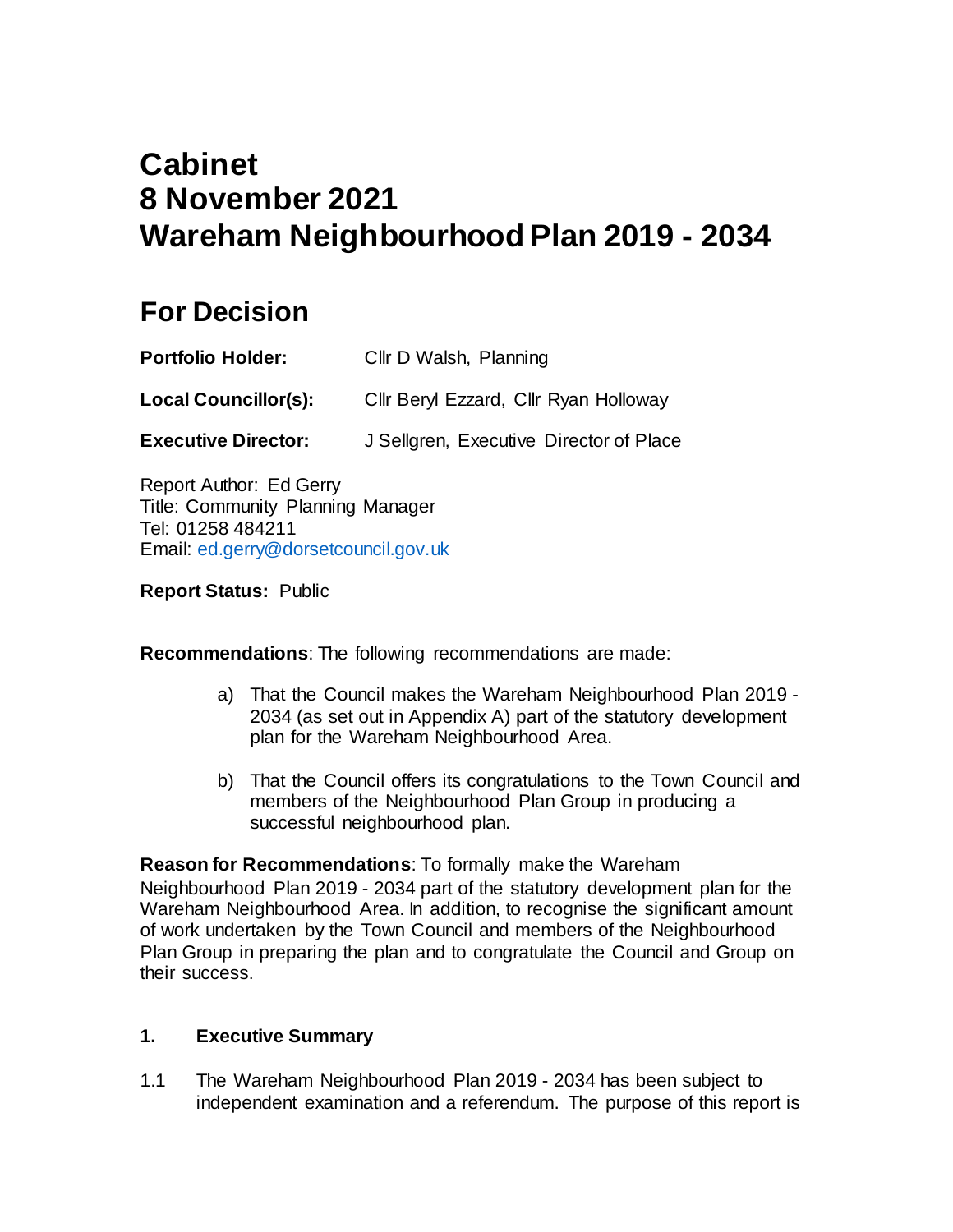to formally make the plan part of the development plan for use in planning decisions in the area that it covers.

## **2. Financial Implications**

2.1 When a decision was formally made to progress the neighbourhood plan to referendum, Dorset Council became eligible for a grant of £20,000 in respect of the plan. This grant is intended to cover the costs associated with the Council's input into the production of the neighbourhood plan including the costs associated with the examination and referendum.

## **3. Well-being and Health Implications**

3.1 The plan has been prepared in accordance with national planning policy and guidance which seeks to deliver healthy, inclusive and safe places.

## **4. Climate Implications**

4.1 The plan has been prepared in accordance with national planning policy and guidance which seeks to deliver sustainable development through planning decisions including adaptation to and mitigation of climate change.

## **5. Other Implications**

5.1 The neighbourhood plan will form part of the development plan for the area that it covers alongside other current adopted plans such as the Purbeck Local Plan Part 1 (2012). Planning applications, which will be considered by Dorset Council, will be determined in accordance with the development plan unless material considerations indicate otherwise.

## **6. Risk Assessment**

Having considered the risks associated with the decisions, the level of risk has been identified as: Current Risk: LOW Residual Risk: LOW

6.1 A legal challenge could be made against a decision to make the plan. Such a challenge could be made on the basis that the neighbourhood plan, as modified, does not meet the basic conditions, is not compatible with the Convention rights or because it does not comply with the definition of a neighbourhood development plan. However, the independent examiner who examined the plan has considered these matters in light of all the consultation responses that have been made to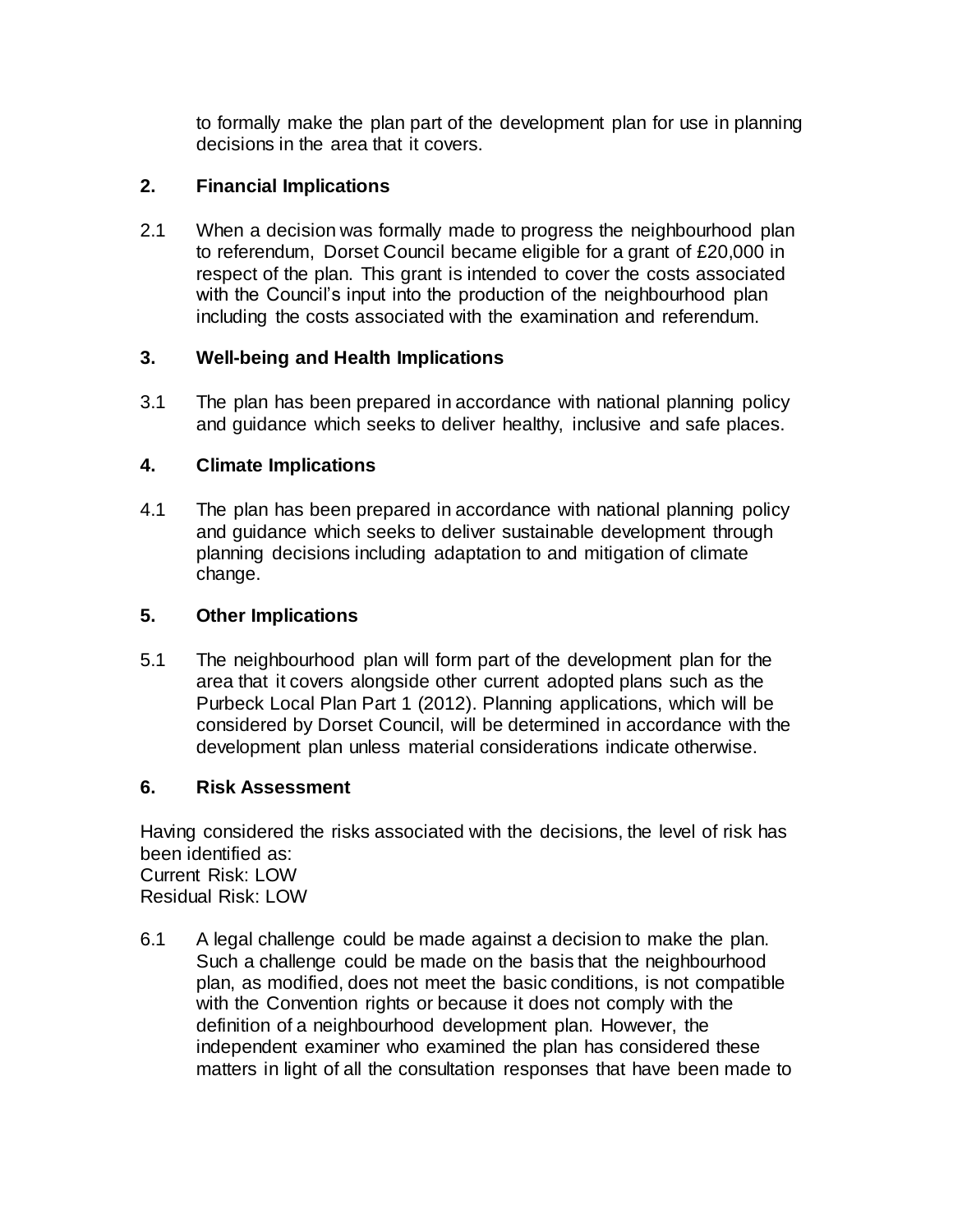the plan. The Council has also considered these matters and is of the view that there is no basis for reaching a different view to the examiner.

#### **7. Equalities Impact Assessment**

7.1 Part of the independent examiner's role was to consider whether the neighbourhood plans would breach, or otherwise be incompatible with any of the Convention rights within the meaning of the Human Rights Act 1998. No issues were raised by the examiner in this regard.

#### **8. Appendices**

 $\ddot{\phantom{a}}$ 

Appendix A: Wareham Neighbourhood Plan 2019 – 2034

## **9. Background Papers**

Documents relating to the Wareham Neighbourhood Plan 2019 - 2034 can be accessed via the plan's dedicated webpage which is available at: [https://www.dorsetcouncil.gov.uk/planning-buildings-land/planning](https://www.dorsetcouncil.gov.uk/planning-buildings-land/planning-policy/purbeck/neighbourhood-planning-purbeck/wareham-neighbourhood-plan)[policy/purbeck/neighbourhood-planning-purbeck/wareham-neighbourhood-plan](https://www.dorsetcouncil.gov.uk/planning-buildings-land/planning-policy/purbeck/neighbourhood-planning-purbeck/wareham-neighbourhood-plan)

#### **10. Reason Decision Needed**

- 10.1 The neighbourhood plan area for Wareham was formally designated by Purbeck District Council (PDC) on 10 September 2015. Following significant amounts of consultation and research Wareham Town Council (the Qualifying Body) submitted the Wareham Neighbourhood Plan 2019 - 2034, and associated documents, to Dorset Council in December 2020<sup>1</sup>. This followed on from a previous version of the plan being worked up, submitted and being subject to examination prior to it being withdrawn in February 2020.
- 10.2 The plan, and associated documents, were subject to formal consultation from 18 December 2020 to 12 February 2021. Dorset Council subsequently made arrangements for an independent examination of the plan as required by The Neighbourhood Planning (General) Regulations 2012 (as amended).
- 10.3 The examination was conducted by David Hogger BA Msc MRTPI MCIHT and his report on the plan was published on 9 June 2021. The Examiner's Report concluded that subject to a number of modifications the plan should proceed to referendum.

<sup>1</sup> On 1 April 2019 the county's nine councils were replaced by two new organisations. Dorset Council became the local authority for the area previously covered by Purbeck District Council.